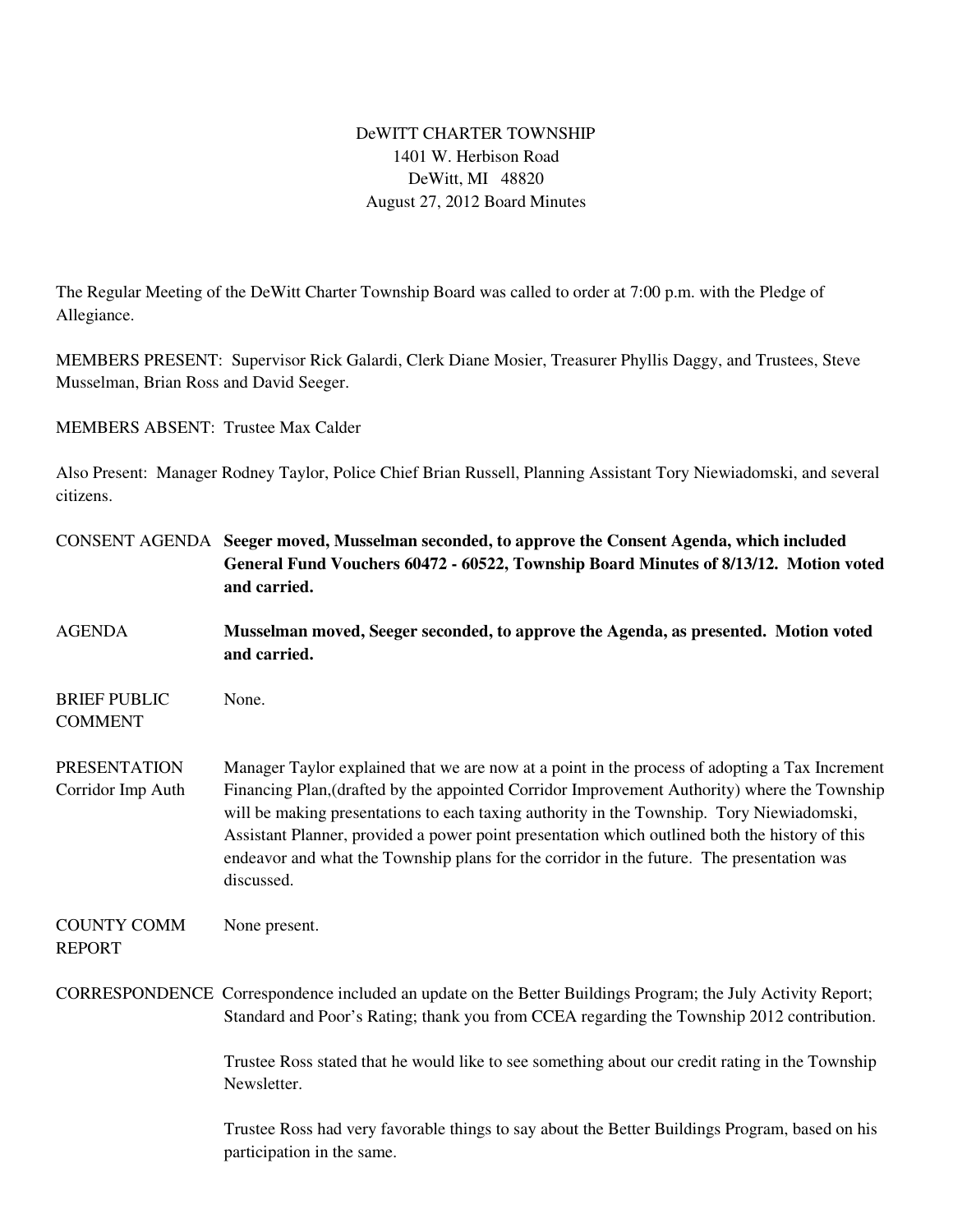Township Board Minutes August 27, 2012 Page 2

| <b>UNFINISHED</b><br><b>BUSINESS</b>                                        | None.                                                                                                                                                                                                                                                                  |
|-----------------------------------------------------------------------------|------------------------------------------------------------------------------------------------------------------------------------------------------------------------------------------------------------------------------------------------------------------------|
| <b>NEW BUSINESS</b><br><b>Employment Rec</b>                                | Ross moved, Daggy seconded, to approve the contract for electrical inspector services, as<br>provided, with Lynn E. Smith, contingent upon the completion of a pre-employment<br>physical and the completion of a field inspection test. Motion voted and carried.     |
| 2012 Road Contracts<br>Norris Road                                          | Manager Taylor explained the proposed changes to the already approved 2012 road projects,<br>mainly based on Drain work to be done that should be coordinated with other road work on those<br>roads.                                                                  |
|                                                                             | Musselman moved, Mosier seconded, to authorize the Township Supervisor, Clerk, and<br>Treasurer to execute any documents necessary with the Clinton County Road Commission<br>for paving of Norris Road in an amount not to exceed \$82,000. Motion voted and carried. |
| Ordinance Amd<br>Sewer Tap in Fees/<br>Payment Plan<br><b>First Reading</b> | Manager Taylor explained that the Ordinance Amendment provided for consideration will<br>accomplish the payment plan for sewer tap in fees, as discussed at length at the previous<br>meeting.                                                                         |
|                                                                             | Ross moved, Daggy seconded, to approve an Ordinance Amendment for Sewer Tap in Fees/<br><b>Payment Plan, on First Reading.</b>                                                                                                                                         |
|                                                                             | AYES: Ross, Daggy, Mosier, Galardi, Seeger, Musselman<br><b>NAYS: None</b><br>Motion carried.                                                                                                                                                                          |
|                                                                             | Clerk Mosier requested that the proposed policy be considered at the next meeting, with the<br>Second Reading of the Ordinance Amendment, since the Policy was not included on the Agenda.                                                                             |
| <b>REPORTS</b>                                                              | Police Chief Russell commented on recent stories in the newspapers.                                                                                                                                                                                                    |
|                                                                             | Manager Taylor provided an update on the casino ballot proposition which is now to be decided<br>by the courts.                                                                                                                                                        |
|                                                                             | Trustee Musselman provided an update on the BR27 Tour, the Japanese luncheon, and explained<br>that the Rotary Club will be hosting a luncheon at Rookies on September $17th$ as a fund raiser.                                                                        |
|                                                                             | Supervisor Galardi briefly reported on community signs which are being rendered to present to<br>the Board at a future meeting.                                                                                                                                        |